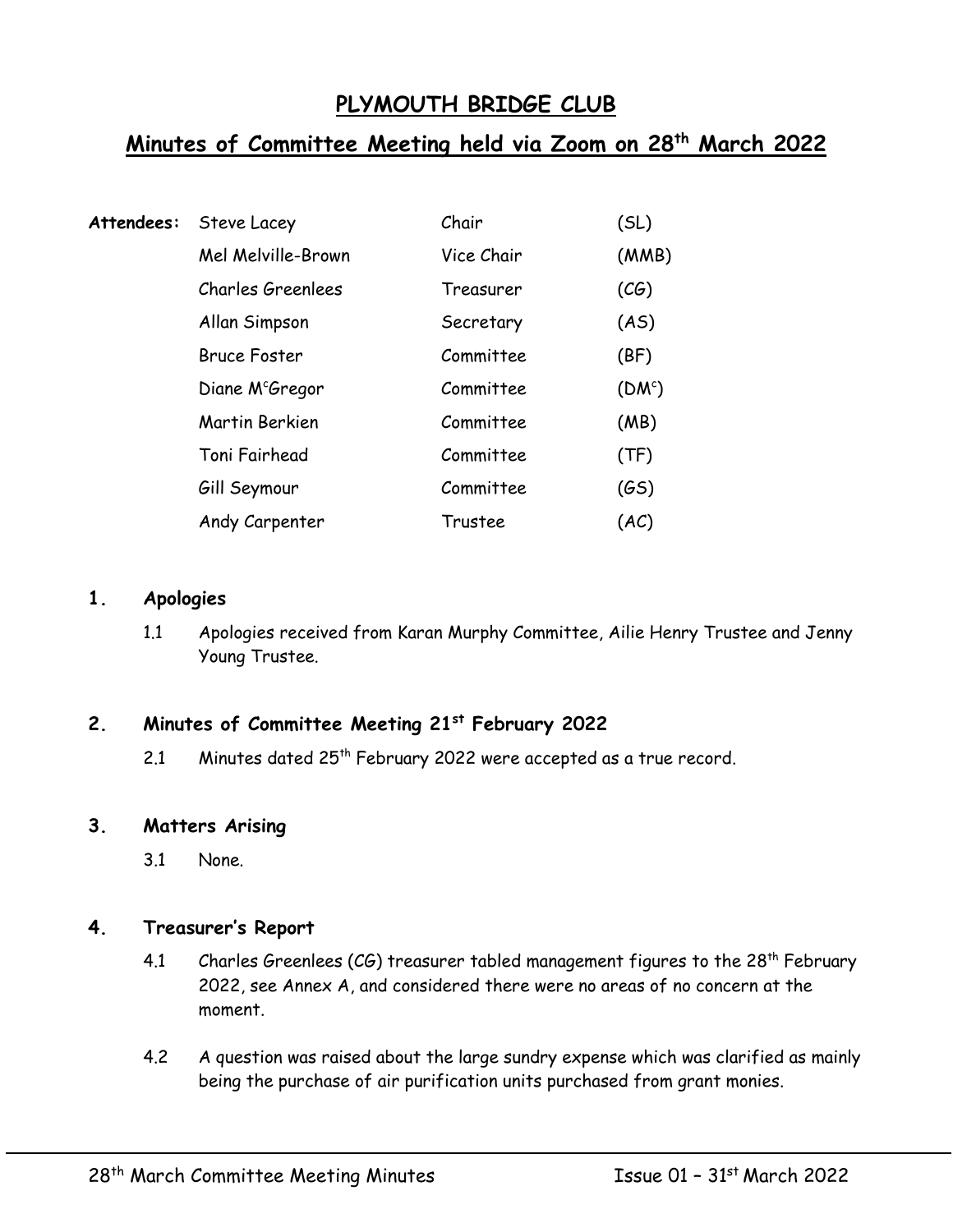## **5. Membership Secretary's Report**

- 5.1 Allan Simpson (AS) informed the Committee that requests for payment of 2022/23 subscriptions will be issued on the  $1<sup>st</sup>$  April.
- 5.2 AS also advised that Keith Baldry had indicated a wish to join the club and asked the Committee that if an application is received is acceptance approved. The Committee agreed.

#### **6. Competitions Committee Report**

6.1 Andy Carpenter (AC) reported the following:

**Handicapped Teams** – Coming to an end with some final matches to be played in April.

**Spring Competitions** - Ending on the 31<sup>st</sup> March 2022.

**Horsham Bridge Club Team Match** – Horsham Bridge won 85 - 54.

6.2 AC also advised that the club would be participating in an ECats Aid 4 Ukraine Simultaneous Pair's event at which the table money would be £5. A general e-mail will be distributed to advise how any member unable to play in the event could make a donation if they wished to do so.

## **7. Bridge Sessions**

7.1 Steve Lacey (SL) Chair suggested that the main area for discussion was the Friday evening session and the Thursday afternoon 'hybrid' session.

## 7.1.1 **Friday Evening**

Andy Carpenter (AC) reported that Friday evenings had only attracted on average  $3\frac{1}{2}$  tables possibly due to a conflict with the online session and considered the long term chances of Friday evening bridge surviving being 50/50. The current plan therefore is to run Friday evening sessions fortnightly through April on the  $8^{\text{th}}$  and 22<sup>nd</sup>.

There was then some lengthy discussion involving all those present on why members were still reluctant to return to the club.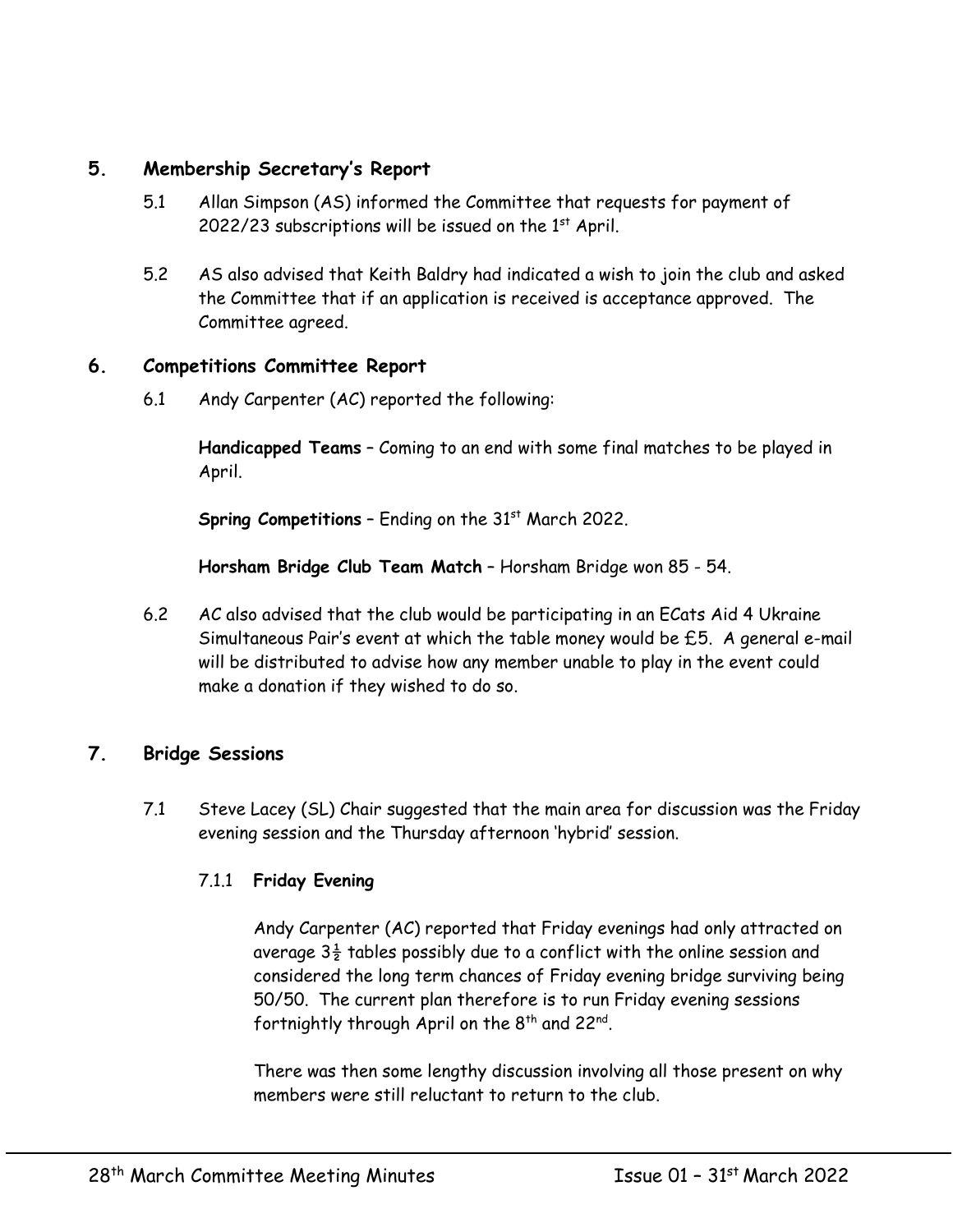Martin Berkien (MB) remarked that pre pandemic members only played in the club but have now been introduced to an alternative so the club needs to consider carefully how to restore, maintain and increase membership.

MB made a distinction between people who join the club for social reasons and/or to improve their bridge skills and those who join for competition and considered the latter no longer needed a physical club and therefore the club should pay more attention to attracting people who want to learn and/or want social interaction. MB also suggested that having fixed partnerships was an impediment to these people especially as most sessions are dominated by established partnerships. MB thought that having some sessions with partners randomly selected might make the club more accessible.

Mel Melville-Brown (MMB) suggested there were several dynamics affecting the current situation and that the Committee could be going in a totally different direction to what members actually want. Therefore MMB proposed that a detailed questionnaire be put together to survey the membership to focus attention on what is affecting them. The Committee will then have a better understanding from the membership before going into any particular direction.

MMB agreed to put a questionnaire together to be checked out by the Committee before going to members.

#### **Action MMB**

## 7.1.2 **Thursday Duplicate (Hybrid).**

It was considered that generally the hybrid session was disliked and therefore it was agreed that from the  $28<sup>th</sup>$  April the only Thursday afternoon session would be held F2F in the club house. Diane McGregor (DM) and Charles Greenlees (CG) agreed to act as host for the first 2 sessions on the 28<sup>th</sup> April and  $5^{th}$  May respectively.

7.2 Steve Lacey (SL) Chair stated that the Monday RealBridge session and the Tuesday and Friday evening BBO sessions would continue as is for the time being.

## **8. Bridge Lessons**

8.1 Charles Greenlees reported that the current course for intermediate players ended today (28<sup>th</sup> March) and that another course of 10 lessons would begin next week  $(4^{th}$  April)